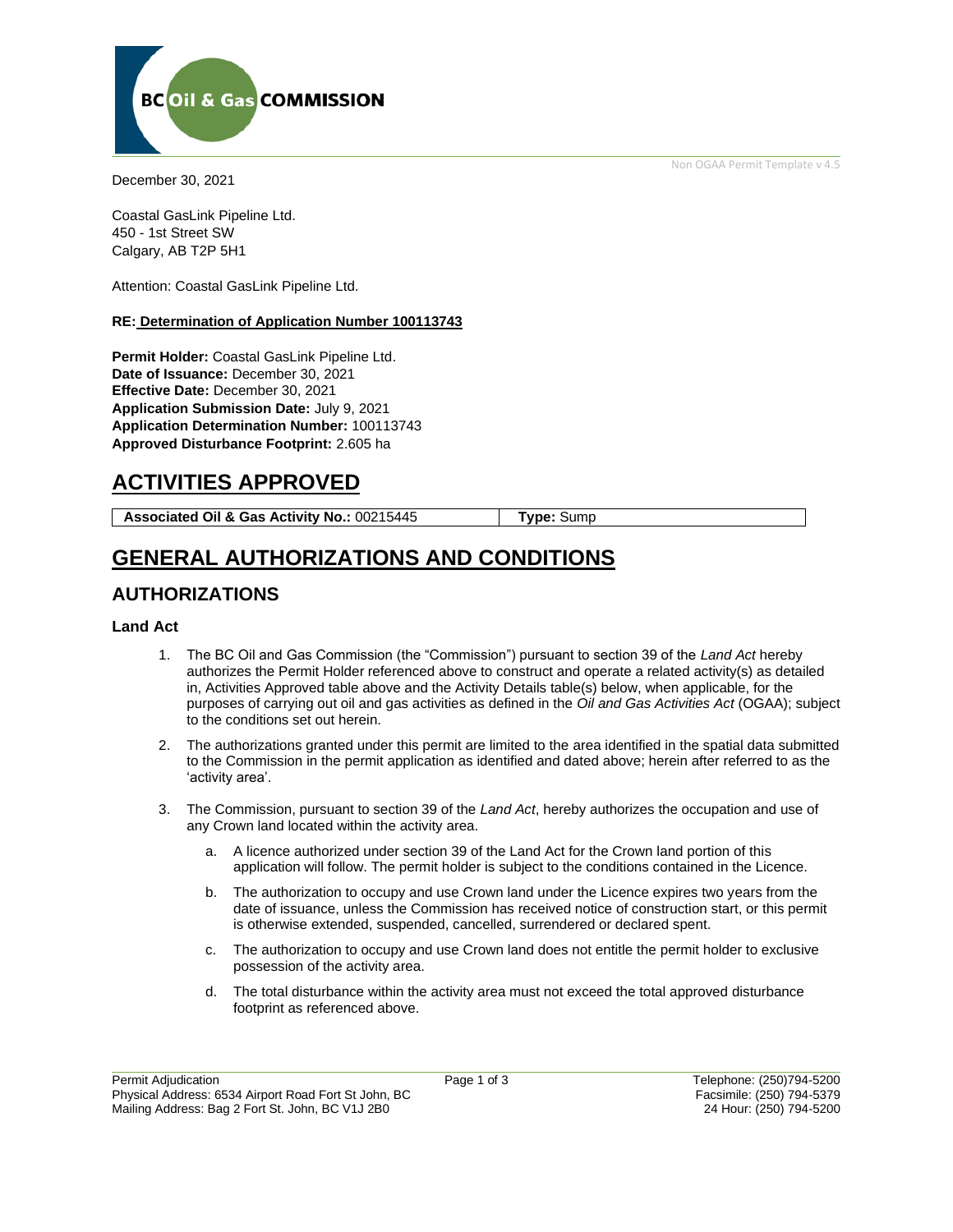### **CONDITIONS**

#### **Notification**

- 4. A notice of construction start must be submitted, as per the relevant Commission process at the time of submission, at least 48 hours prior to the commencement of activities under this permit.
- 5. Within 60 days of the completion of construction activities under this permit, the permit holder must submit to the Commission a post-construction plan as a shapefile and PDF plan accurately identifying the location of the total area actually disturbed under this permit. The shapefile and plan must be submitted via eSubmission.
- 6. The Permit Holder must notify the First Nation(s) copied on this permit/authorization at least 5 (five) working days prior to project commencement.

#### **Environmental**

- 7. Construction activities must not result in rutting, compaction or erosion of soils that cannot be reasonably rehabilitated to similar levels of soil productivity that existed on the activity area prior to the construction activities taking place.
- 8. Any temporary access must be constructed and maintained in a manner that provides for proper surface drainage, prevents pooling on the surface, and maintains slope integrity.
- 9. The permit holder must make reasonable efforts to prevent establishment of invasive plants on the activity area resulting from the carrying out of activities authorized under this permit.
- 10. Following completion of construction associated with the associated activities set out in the authorized Activities table above, the permit holder must, as soon as practicable
	- a. decompact any soils compacted by the activity;
	- b. if natural surface drainage pattern was altered by the carrying out of the activity, the permit holder must restore, to the extent practicable, to the drainage pattern and its condition before the alteration;
	- c. re-vegetate any exposed soil on the activity area including, where necessary, using seed or vegetative propagules of an ecologically suitable species that:
		- i. promote the restoration of the wildlife habitat that existed on the area before the oil and gas activity was begun, and
		- ii. stabilize the soil if it is highly susceptible to erosion.
	- d. any retrievable surface soils removed from the activity area must be redistributed so that the soil structure is restored, to the extent practicable, to its condition before the activity was begun.
- 11. At the completion of construction activities, the permit holder must restore any identifiable trails traditionally used by First Nations that were impacted by construction, to the level of access that existed prior to construction if the location of the trail is made known to the permit holder by a First Nation or the Commission prior to the permit holder's notice of construction start.

#### **Clearing/Forest Act**

12. The permit holder is permitted to fell any trees located on Crown land within 1.5 tree lengths of the activity area that are considered to be a safety hazard according to Workers Compensation Act regulations and must be felled in order to eliminate the hazard. Trees or portions of these trees that can be accessed from the activity area without causing damage to standing timber may be harvested.